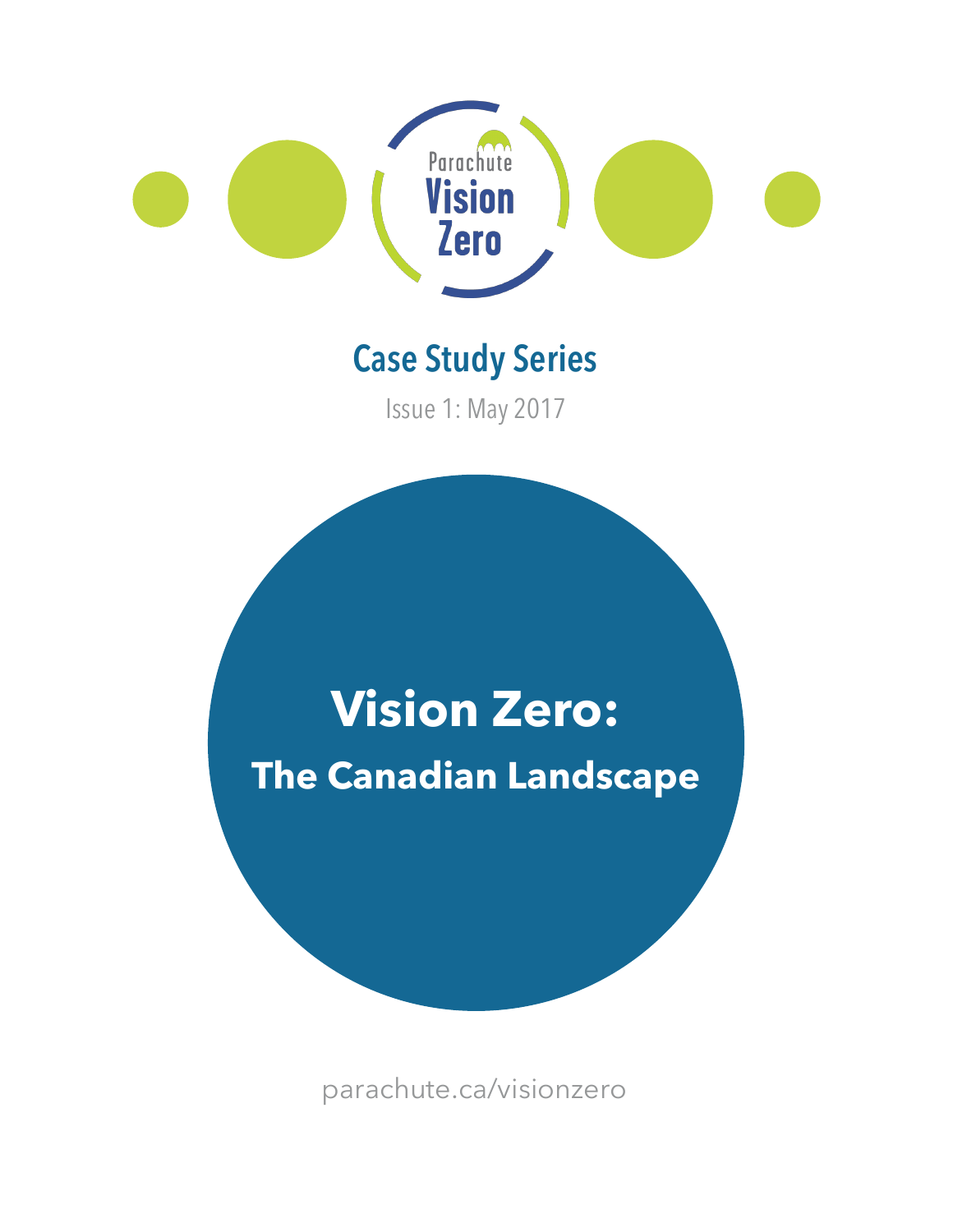# **Vision Zero: The Canadian Landscape**

*This Case Study is part of a series that features a variety of issues and examples of Vision Zero from across Canada and around the world. We hope that these practical, evidence-based case studies will help educate, inform and inspire those who are interested in getting to zero.* 

# **What's in this issue?**

This Case Study provides an introduction to Vision Zero in Canada with a 'snapshot' of different cities currently implementing or considering a Vision Zero road safety approach.

# **Vision Zero, where no loss of life is acceptable**

Vision Zero is an approach to road safety that aims to reduce the number of traffic fatalities and serious injuries to zero. It started in **Sweden** in 1997 and was developed out of a moral argument that any number of deaths was too high a price to pay for mobility. Vision Zero shares common principles with other well-known national strategies (e.g., [Australia's Safe System approach](http://roadsafety.gov.au/nrss/safe-system.aspx)) and challenges conventional thinking when it comes to road safety. Since Adopting Vision Zero, Sweden has made



#### **Traffic Fatalities in Sweden, 2000 – 2015**

*Source: [Sweden Road Traffic Injuries Report, 2015, Table 6.6](http://www.trafa.se/globalassets/statistik/vagtrafik/vagtrafikskador/vaegtrafikskador_2015.pdf)*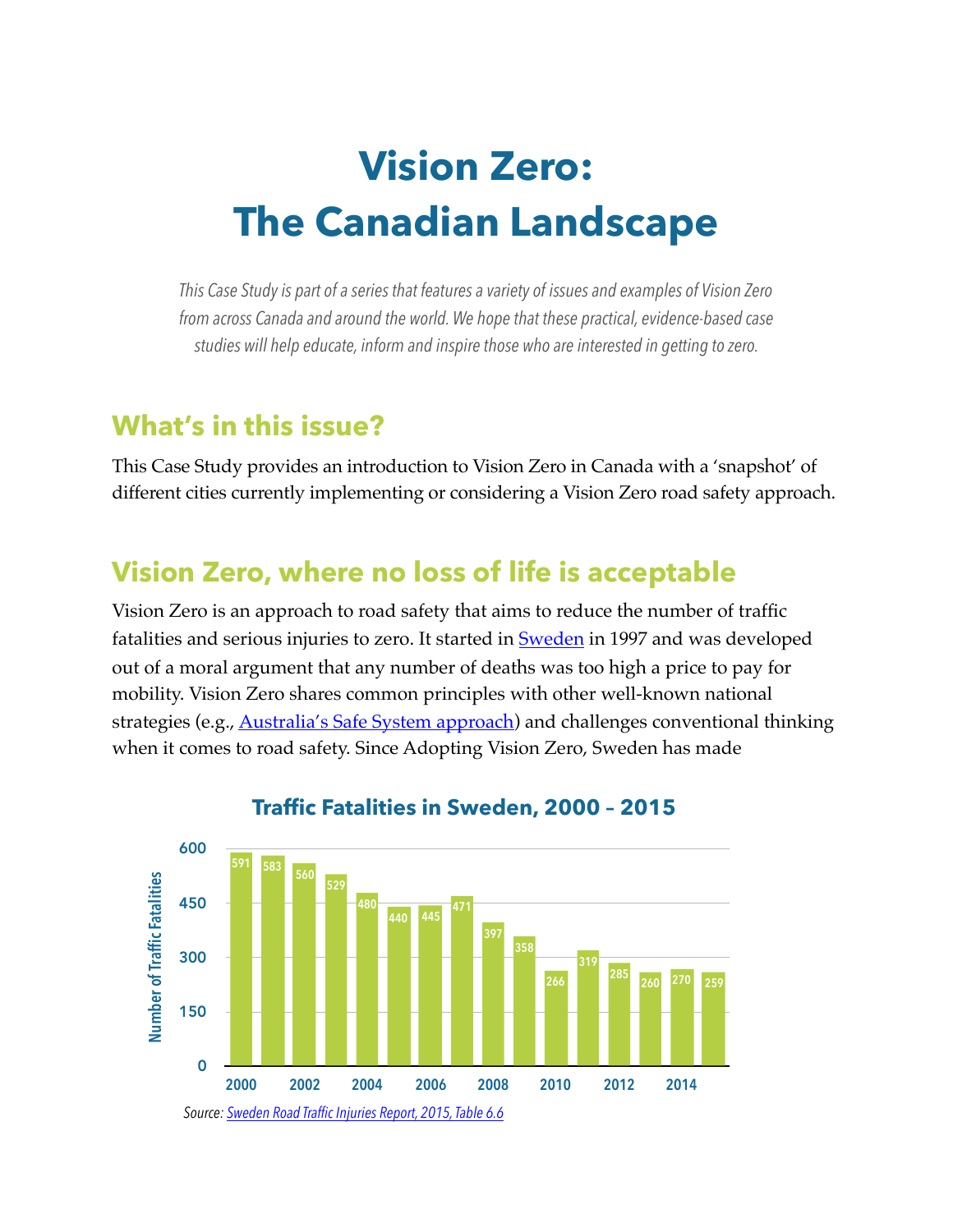<span id="page-2-0"></span>tremendous progress in road safety. For example, between 2000-2014 the number of traffic fatalities in Sweden has decreased by 54.3  $\%$ <sup>1</sup>

# **Vision Zero comes to Canada**

In 2015, city council approved [Edmonton's Road Safety Strategy 2016-2020,](https://www.edmonton.ca/transportation/VisionZero_EdmontonRoadSafetyStrategy_2016-2020.pdf) making it the first major Canadian City to officially adopt Vision Zero. The city of Toronto soon followed when city council approved a five-year Vision Zero road safety plan in the summer of 2017. Around the same time, British Columbia became the first province to openly support Vision Zero in their **provincial road safety strategy**.

At the national level the Canadian Council of Motor Transportation Administrators' (CCMTA) also embraced Vision Zero when they launched <u>Road Safety Strategy</u> [2025](http://strategiesecuriteroutiere.ca/files/RSS-2025-Report-January-2016-with%2520cover.pdf) (RSS 2025), CCMTA's fourth road safety strategy. *Towards Zero: The Safest Roads in the World,* is modeled after the Safe System Approach and was developed with the intention of helping jurisdictions implement road safety programs that meet their own needs.

Since this time, other cities across Canada have taken an interest in Vision Zero. In 2016 the mayors of Vancouver and Montreal both supported Vision Zero by calling for zero traffic fatalities in their cities. Meanwhile, Ottawa and Hamilton are also considering the potential for implementing Vision Zero in Ontario.

# **Cities implementing Vision Zero**

# **Edmonton**

# *What have they done?*

In 2006 Edmonton created the first municipal Office of Traffic Safety in North America (since renamed to Traffic Safety). Through a combination of initiatives focusing on five E's of traffic safety (Engineering, Enforcement, Evaluation, Education and Engagement), they have made tremendous gains.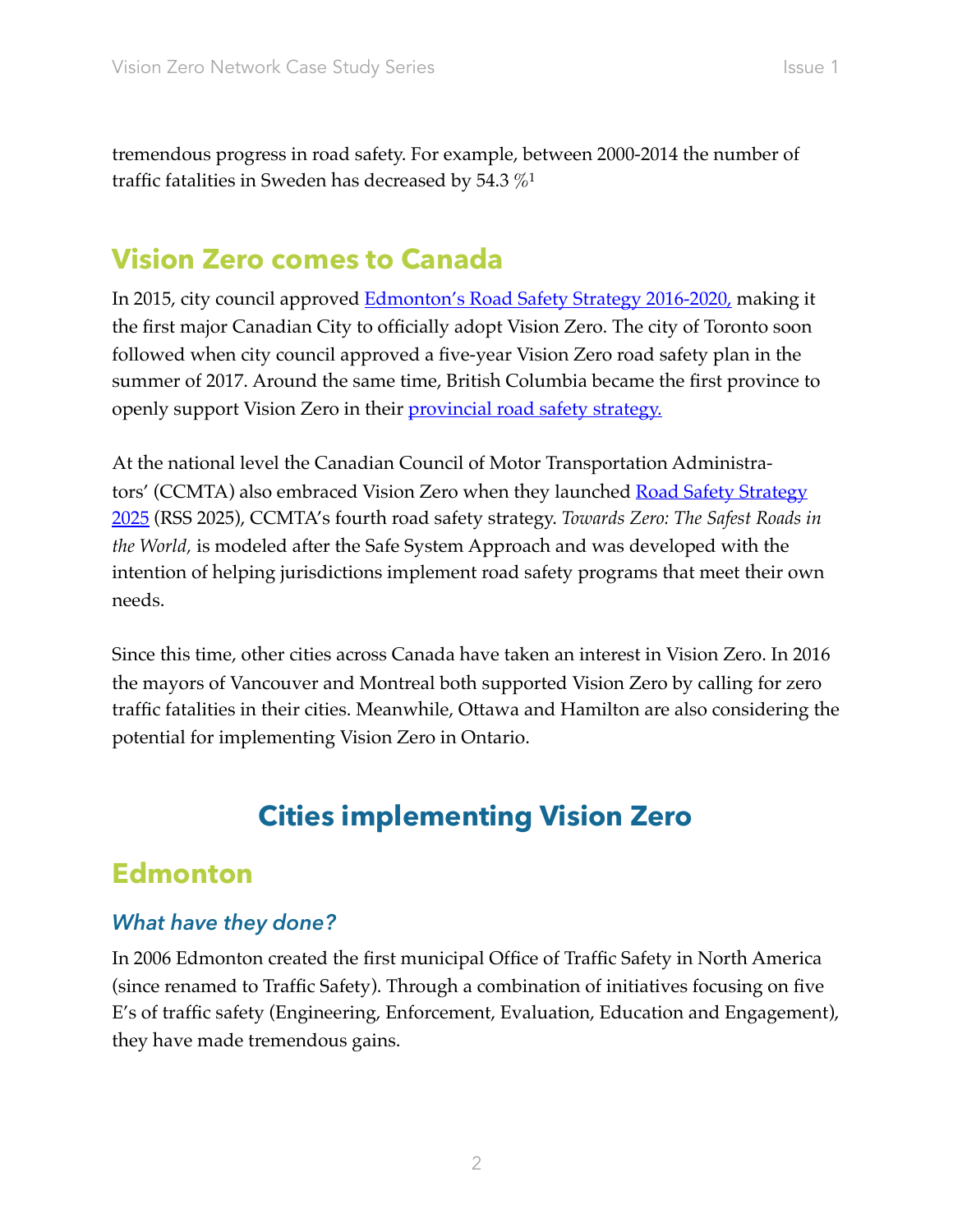Key indicators of their success include:

- ✦ [55% reduction in collision injuries since 2006, worth an estimated at \\$1.1 Billion](https://www.edmonton.ca/transportation/VisionZero_EdmontonRoadSafetyStrategy_2016-2020.pdf)  [in societal savings](https://www.edmonton.ca/transportation/VisionZero_EdmontonRoadSafetyStrategy_2016-2020.pdf)
- ✦ [75% reduction in right-turn collisions at 18 intersections between 2009-2014](https://www.edmonton.ca/transportation/VisionZero_EdmontonRoadSafetyStrategy_2016-2020.pdf)
- ✦ [99% reduction is left-turn turn collisions in 52 locations between 2009-2014](https://www.edmonton.ca/transportation/VisionZero_EdmontonRoadSafetyStrategy_2016-2020.pdf)

Edmonton's Road Safety Strategy 2016-2020 calls for even further reductions in collisions, using progressive targets, with a focus on intersections and school zones.

#### *Rolling out Vision Zero Edmonton*

In 2016 Edmonton became the first Canadian city to roll out a [Vision Zero campaign.](https://www.edmonton.ca/transportation/traffic-safety.aspx?utm_source=virtualaddress&utm_campaign=visionzero) This required reorganizing the website to be more "Vision Zero" focused and a slow dissemination of basic safety messaging with a Vision Zero tagline as most people were unfamiliar with the concept. A sizeable pocket of funding allowed them to develop expensive ad campaigns throughout the year, including close to \$1 million on bus ads.



However, as people became more familiar with Vision Zero, complaints to the city actually increased and people posted photographs of unsafe traffic conditions to social media or called the city's 311 line. This delighted Gary Dyck, the Communications Advisor for Traffic Safety, who regarded it as a public demand for safer roads:

*…we started to get lots of complaints: "this is intersection isn't vision zero, this school zone isn't vision zero." You might hear the complaints and say, "wow this is awful," but we (in Traffic Safety) we're saying: "no, this is really exciting because the public are recognizing that we can do better."*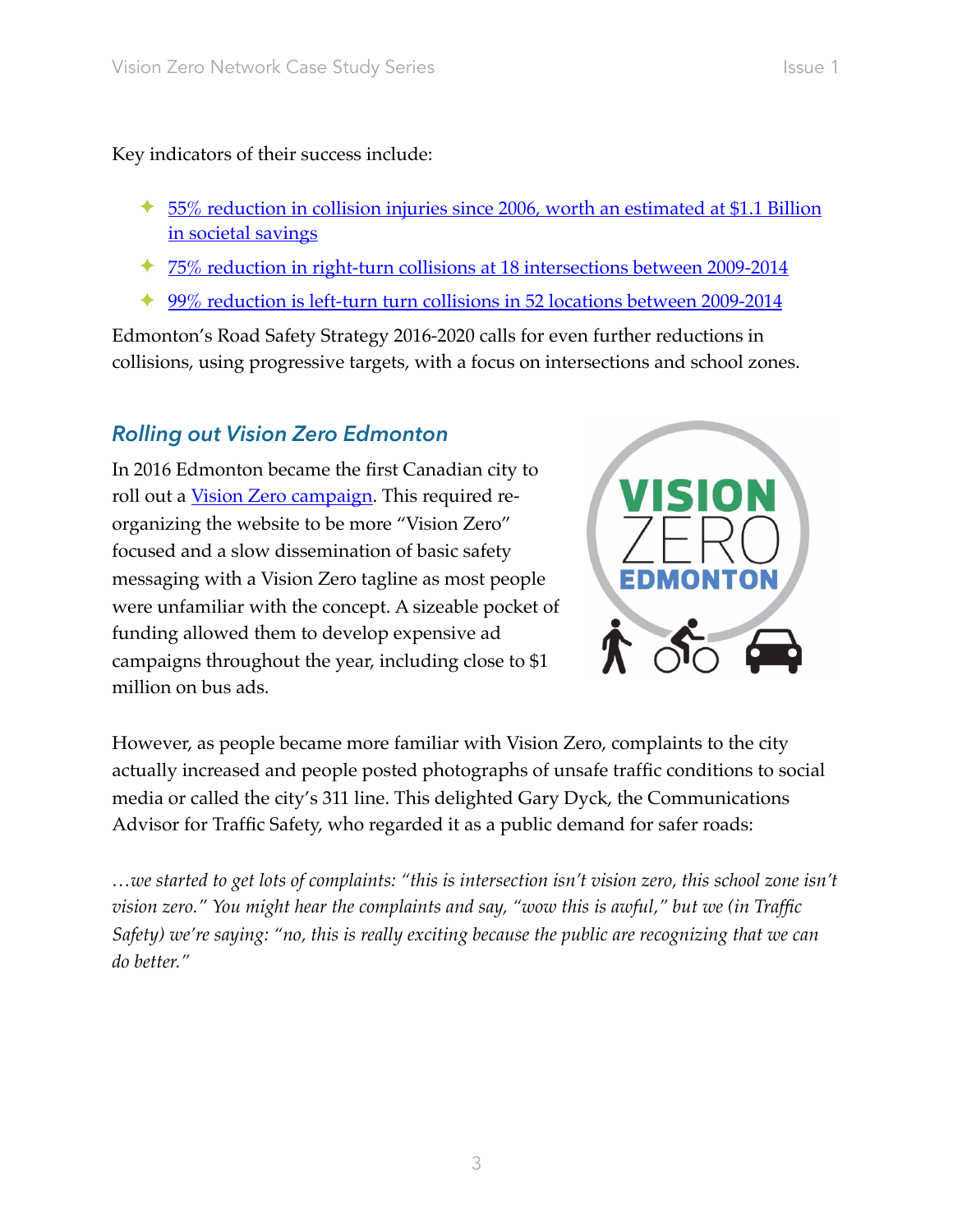#### *Community survey*

In 2016, the City of Edmonton, Traffic Safety, and the University of Alberta teamed up to [survey](https://www.edmonton.ca/transportation/RoadsTraffic/TrafficSafetyCultureSurveyReport2016.pdf) 3,600 drivers, pedestrians, cyclists and motorcyclists to gather insight on road user attitudes, perceptions and behaviours.

These results were used to inform future education and engineering strategies. For example, many participants admitted to doing risky behaviour they deemed unsafe, while many supported automated enforcement to prevent running red lights.

### *Looking ahead*

Traffic Safety is now in year two of their strategy and will "When management says submit a report of year one activities to council committee everyone here at this table, for review in late April. In the meantime, they are busy we're all going to work on with various initiatives, including the strategic Vision Zero so whether you're deployment of driver feedback signs, pedestrian safety sanding the street, designing and protection measures, school zone safety and the use of<br>data analytics to distinguish car conflicts (i.e., near misses)<br>from crashes.<br>you start to see everyone

On August 8<sup>th</sup> to 10<sup>th</sup> they will host the annual *Gary Dyck* **International Urban Traffic Safety Conference in Banff, a** *Communications Advisor for Traffic Safety* key educational venue for sharing leading and best *City of Edmonton*  practice in global urban traffic safety.

# **Toronto**

#### *What have they done?*

[year \\$80M plan](https://www1.toronto.ca/City%20Of%20Toronto/Transportation%20Services/VisionZero/Links/2017%20Vision%20Zero%20Road%20Safety%20Plan.pdf) to eliminate trafficrelated deaths and serious injuries on Toronto's roads. The plan focuses on six

In 2016 the city of Toronto released a <u>[five](https://www1.toronto.ca/City%20Of%20Toronto/Transportation%20Services/VisionZero/Links/2017%20Vision%20Zero%20Road%20Safety%20Plan.pdf) year \$80M plan</u> to eliminate traffic-<br>
related deaths and sorious injuries on

emphasis areas (pedestrians, school children, older adults, cyclists, motorcyclists, and aggressive driving and distraction) and lists over 50 countermeasures to be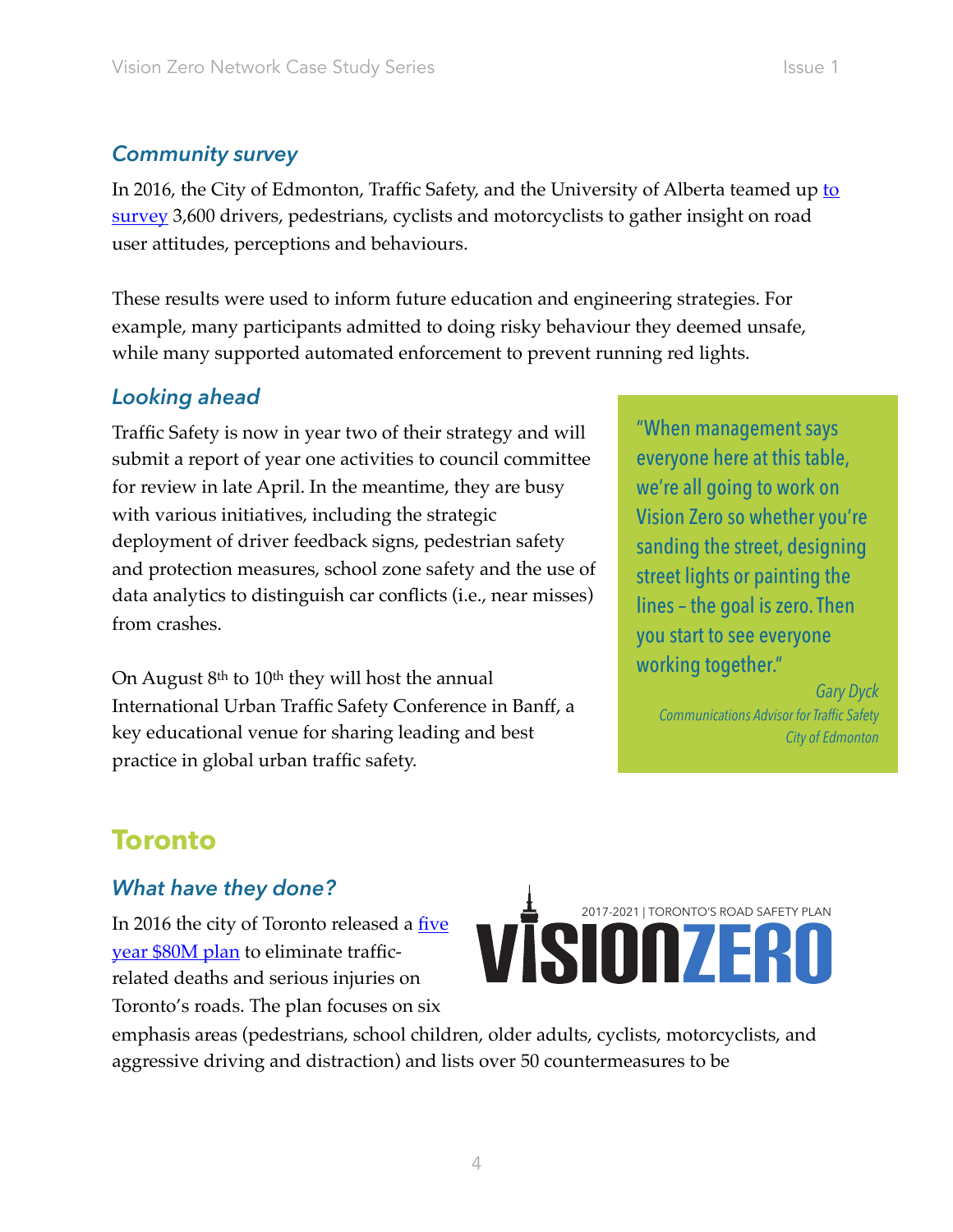implemented. The plan was developed over a period of two years in collaboration with 12 agencies and was unanimously approved by Toronto City Council and Mayor John Tory.

# *A data driven approach*

Toronto's road safety plan focuses on reducing collisions that result in death and serious injuries (injuries where a **Vulnerable Road Users**  person is admitted to a hospital), called "killed and Pedestrians, cyclists and seriously injured" or KSI collisions. It places a greater emphasis on vulnerable road users (i.e., pedestrians,  $\frac{1}{100}$  and  $\frac{1}{100}$  an zyclists and motorcyclists) and recognizes that the factors<br>Toronto over the last five years. and circumstances that differentiate a fatal collision from a serious injury are often marginal.

Through a combination of KSI collision trend and geospatial analysis, the Traffic Safety unit was able to identify several KSI collision patterns, including the type of road user's most vulnerable and the circumstances through which KSI collisions occur. This data helped to establish emphasis/priority areas and relevant countermeasures for each. A detailed list of each safety measure mapped out by location is available on their [website.](http://www1.toronto.ca/wps/portal/contentonly?vgnextoid=38ef4d6e50d19510VgnVCM10000071d60f89RCRD&6=0&7=0&8=0&9=0&10=0&11=0&12=0&13=0&14=0&15=0&16=1&fat=1&inj=1&sch=0&ear=0&sen=0&ret=0&bik=0&cyc=1&agg=1&ped=1&oad=1&chd=1&mtr=1)

According to Roger Browne, Manager for the Traffic Safety Unit at the City of Toronto, this was a sensible approach for a city as large as Toronto. *"The traditional Vision Zero approach is to systematically apply evidence-based interventions across the city however, with a city as large as Toronto, we really needed to adopt a data-driven approach at prioritizing the safety improvements in terms of locations and specific needs."* 

### *Looking ahead*

Toronto is committed to continuing its data driven approach in addressing vulnerable populations and implementing strategic interventions based off known issues. Toronto has reconvened their Vision Zero Road Safety Committee to work on the implementation of Vision Zero. The committee includes researchers, road safety experts, members of the community, police, advocacy groups and government officials. Toronto has also committed to have an annual Vision Zero summit.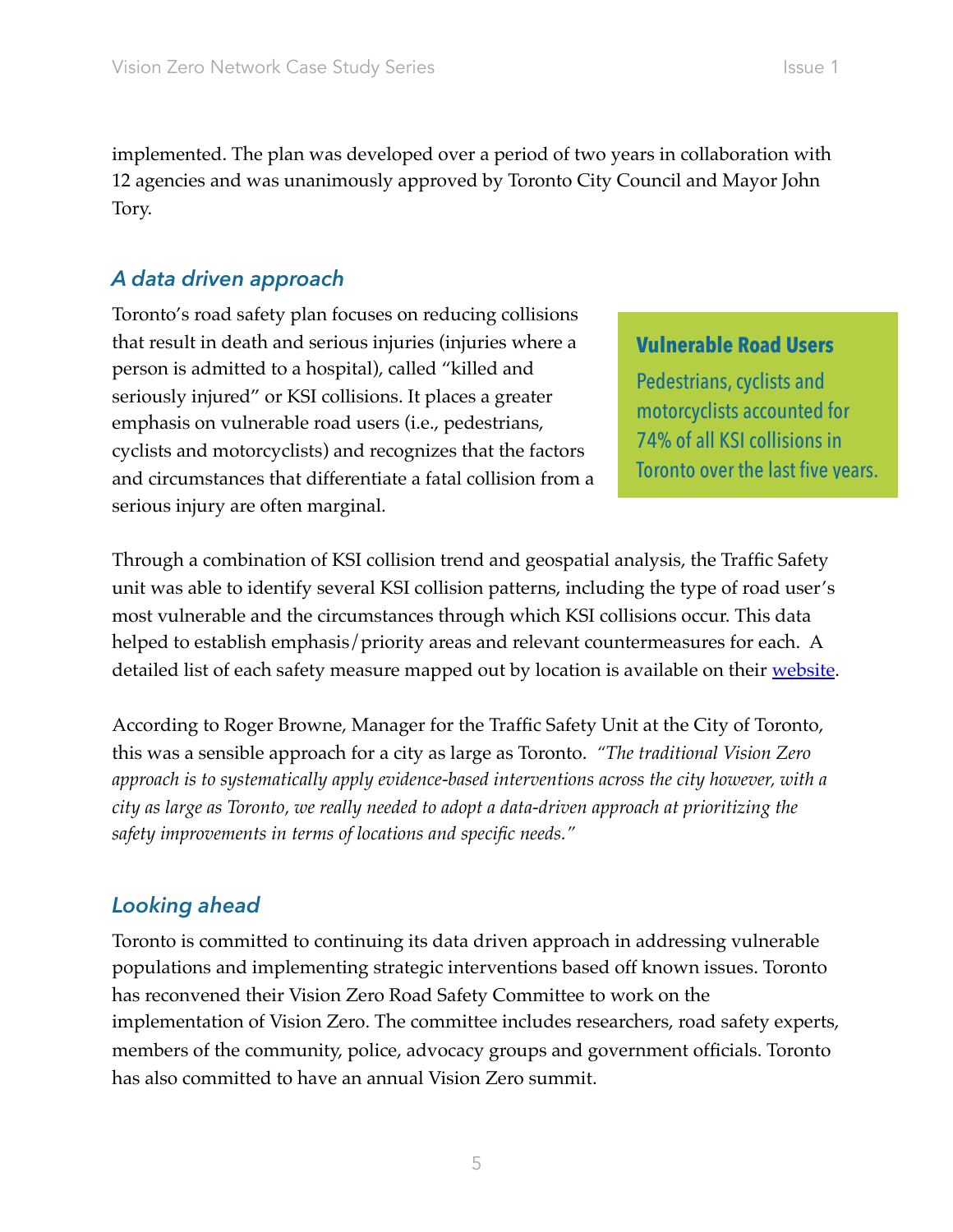# **British Columbia**

## *What have they done?*

<span id="page-6-0"></span> [groups, updated B.C.'s Road Safety Strategy with the release of](http://www2.gov.bc.ca/assets/gov/driving-and-transportation/driving/publications/road-safety-strategy-update-vision-zero.pdf) *[Moving to Vision Zero:](http://www2.gov.bc.ca/assets/gov/driving-and-transportation/driving/publications/road-safety-strategy-update-vision-zero.pdf)  [Road Safety Strategy Update and Showcase of Innovation in British Columbia.](http://www2.gov.bc.ca/assets/gov/driving-and-transportation/driving/publications/road-safety-strategy-update-vision-zero.pdf)*  In January of 2016, RoadSafetyBC<sup>2</sup>, in collaboration with 40 road safety stakeholder

The strategy highlights the application of the Safe Systems Approach and provides a framework for how road safety partners can work together to ensure British Columbia has the safest roads in North America by 2020.

# *B.C. Community Road Safety Survey and Toolkit*

In 2015, the Safe Roads and Communities Working Committee of the B.C. Road Safety Strategy [surveyed 81 municipalities](http://www2.gov.bc.ca/assets/gov/driving-and-transportation/driving/publications/bc-communities-road-safety-survey-report.pdf) to gather information about road safety from British Columbia's communities.

It found that many municipalities wanted more knowledge on road safety planning, safety designs, and strategies. In response, they developed **the B.C. Community Road [Safety Toolkit.](http://www2.gov.bc.ca/assets/gov/driving-and-transportation/driving/publications/community_road_safety_toolkit_module1.pdf)** The first of three modules has been released and it features road safety designs and strategies that local governments can implement to improve road safety outcomes.

### *B.C. Vision Zero logo*

Through RoadSafetyBC, the Education and Awareness Working Committee also worked to promote the vision zero approach with the development of a B.C.- specific [Vision Zero logo](http://www2.gov.bc.ca/gov/content/transportation/driving-and-cycling/road-safety-rules-and-consequences/publications-legislation-and-data/bc-community-road-safety-toolkit). This logo can be



used by any road safety partner for promotional materials, as an email signature or in advertising, where the content aligns with the goals and objectives of reducing fatalities for road users.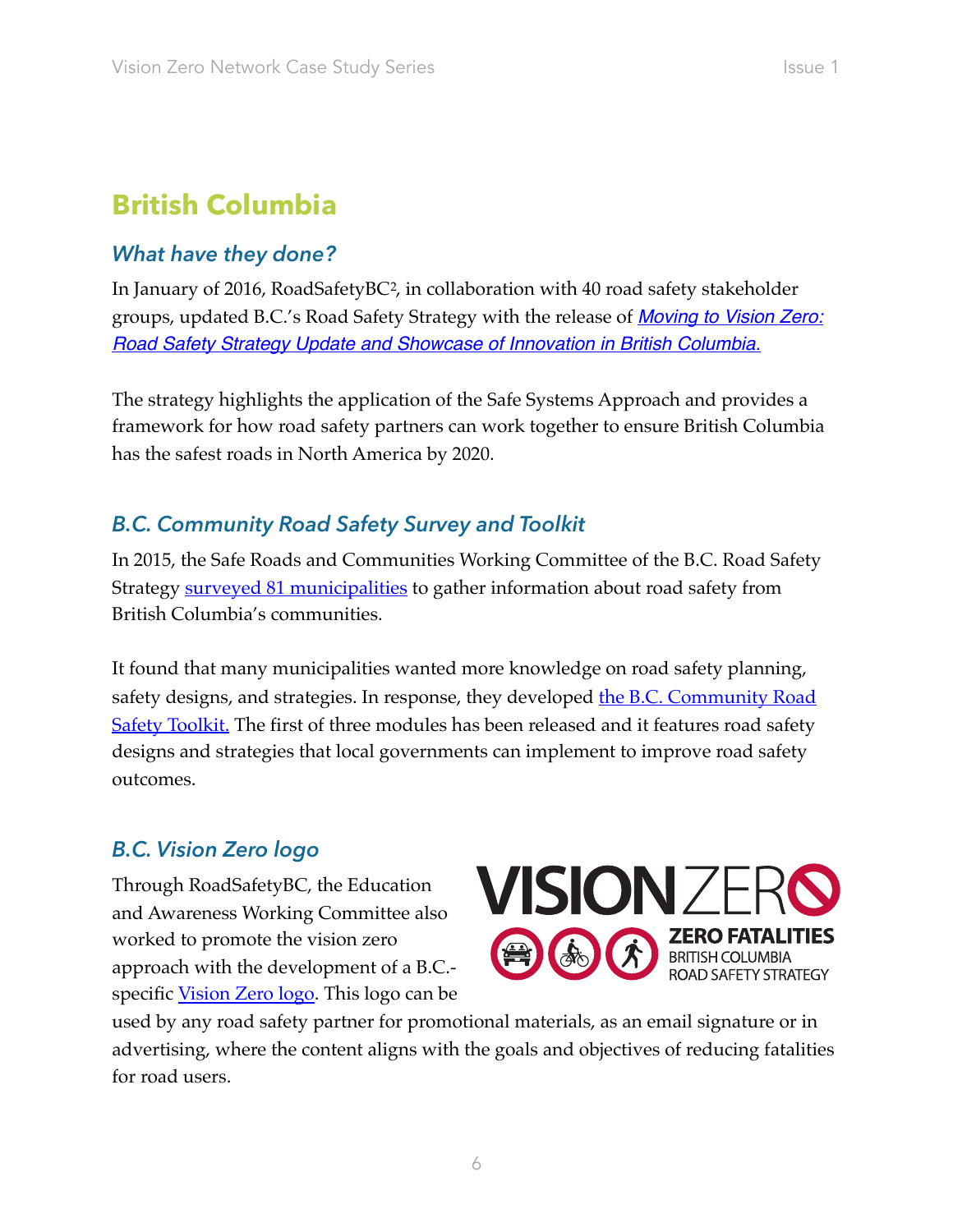#### *Looking ahead*

RoadSafetyBC continues to lead policy development and operational program delivery to help ensure the safety of road users in B.C.. This includes chairing the B.C. Road Safety Strategy Steering Committee and its five working committees.

The major focus of RoadSafetyBC's current work is on developing mitigation measures and strategies to tackle those areas where B.C.'s latest **motor vehicle fatality report** shows increasing numbers of road users being killed; specifically, reducing fatalities that occur at intersections, those that involve vulnerable road users and those that involve drug impairment.

# <span id="page-7-0"></span>**Cities considering Vision Zero**

# **Montreal**

#### *Why Vision Zero?*

Although overall traffic fatalities are trending down in Montreal<sup>3</sup> there are concerns that the city needs to do more to protect vulnerable road users. Montreal has the highest cycling crash rate among Canada's largest cities, with seven crashes for every 100,000 cycling trips[.4](#page-13-3)

#### <span id="page-7-1"></span>*What have they done so far?*

In 2008 the City of Montreal released their **[Transportation Plan](http://ville.montreal.qc.ca/pls/portal/docs/PAGE/TRANSPORTS_FR/MEDIA/DOCUMENTS/TRANSPORTATION%20PLAN%202008_COM.PDF)**, with a goal of reducing the number of traffic fatalities by 40% over a 10-year period. The plan included several initiatives focusing on vulnerable road users, including an intersection improvement program to enhance pedestrian safety.

<span id="page-7-2"></span>Two years later SPVM (Montreal Police) spearheaded the *Zero Accident' campaign* with the objective of bringing together key stakeholders to improve pedestrian safety through prevention and awareness and by 2010; the number of pedestrian fatalities had decreased 10% from the previous year[.5](#page-13-4)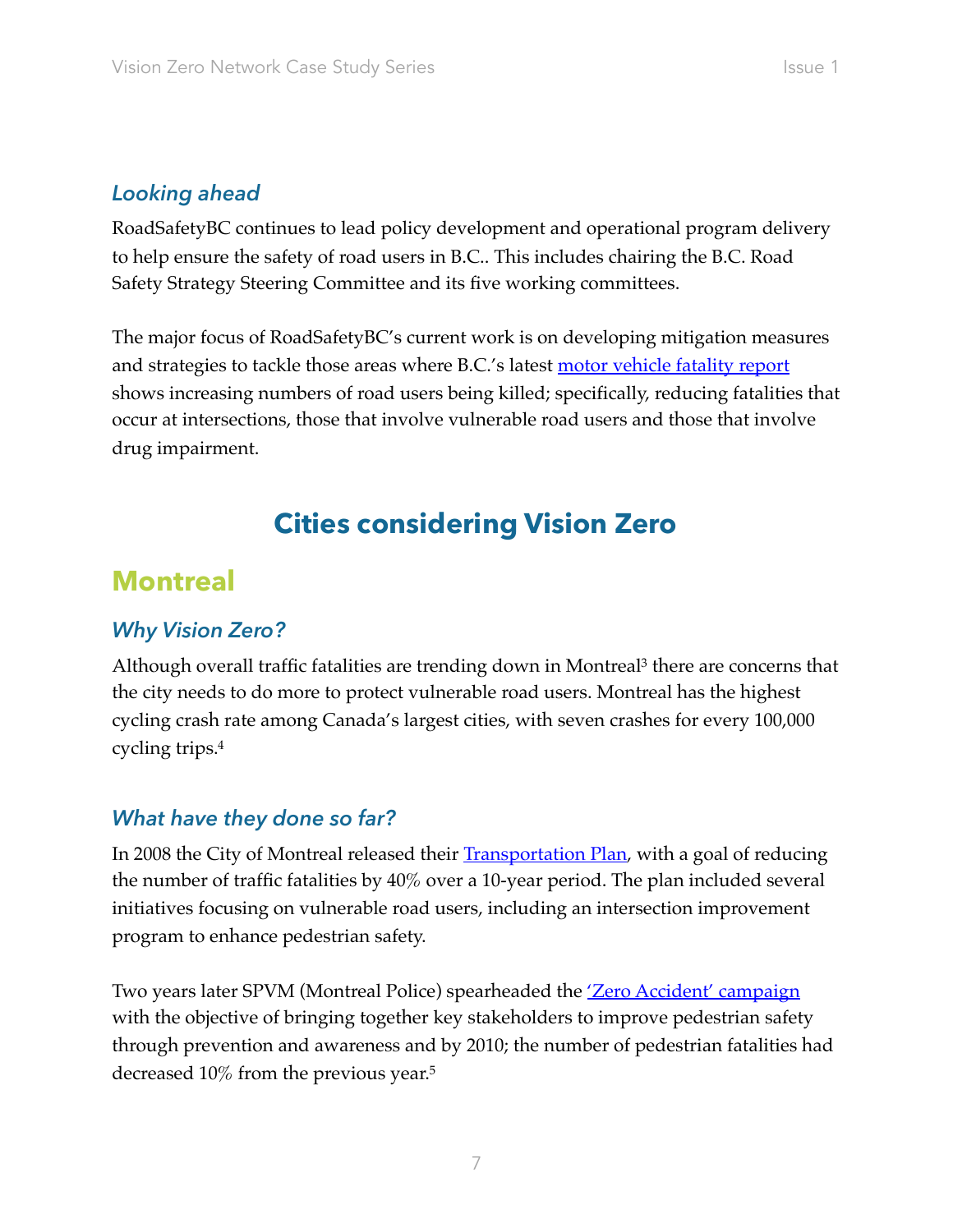In September of 2016 Montreal Mayor Denis Coderre went a step further by calling "one death too many" as members of his administration and the executive committee for transportation, formally introduced **Montreal's Vision Zero Road Safety Strategy**.

The strategy involves nine concrete action items centred around three E's of traffic safety, including:

- ✦ Engineering
- Education and awareness
- ✦ Enforcement

# **Vancouver**

## *Why Vision Zero?*

In 2012 the City of Vancouver set a target of zero traffic-related fatalities and a 15-year trend analysis of fatal collision data (pictured below) suggests they are heading in the right direction.



 *Source: [City of Vancouver, Transportation 2040](http://vancouver.ca/files/cov/transportation-2040-plan.pdf)*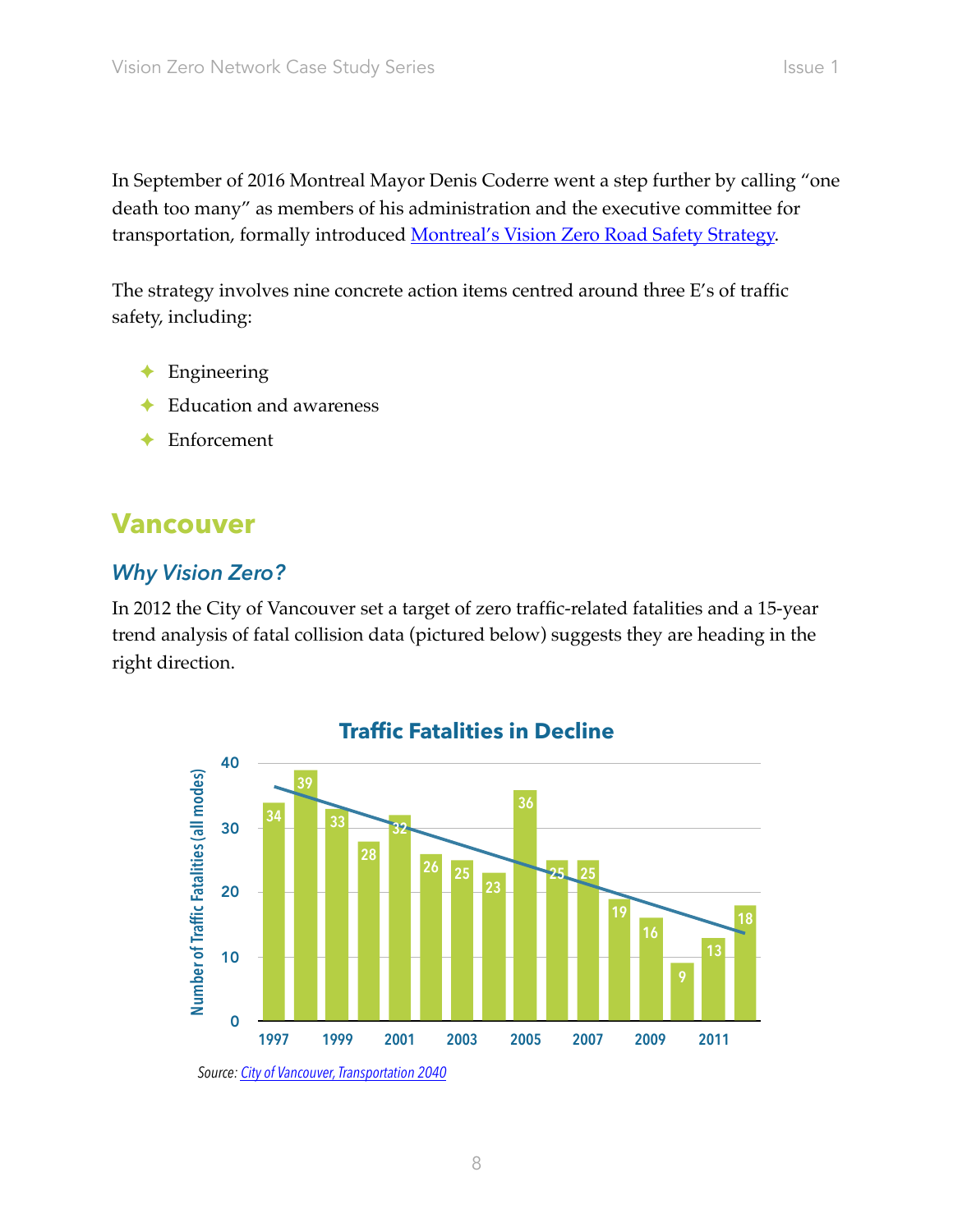However, with the City's increased focus on active transportation there are concerns for the safety of vulnerable road users. A **pedestrian safety study** in 2012 found that pedestrians are involved in only 1% of collisions, but account for 45% of fatalities and between 2005 and 2010; the total cost of pedestrian collisions was approximately \$127 million per year.

# *What have they done so far?*

In 2012, Vancouver City Council unanimously passed **[Transportation 2040](http://vancouver.ca/files/cov/transportation-2040-plan.pdf)**, which set a target of towards zero traffic-related fatalities and placed a special emphasis on safety for vulnerable road users.

One of the recommended actions in Transportation 2040 was the development of a citywide Cycling Safety Study to provide a better understanding of cycling safety hotspots and concerns and in 2015 the city released their <u>findings</u>.

The following year City Councillor Heather Deal introduced a motion calling on staff to develop a strategy to get to zero fatalities and serious injuries for pedestrians and cyclists and Mayor Gregor Robertson announced he would support the action.

Then in May of 2016 City Council passed a resolution to direct staff to report back on a strategy for achieving zero traffic-related fatalities and serious injuries, including:

- $\rightarrow$  A review of best practices from other jurisdictions,
- ✦ An action plan, and
- $\triangle$  A funding strategy to accelerate implementation

# **Hamilton**

### *Why Vision Zero?*

Data from Hamilton's new collision analysis system suggests that fatal collisions have plateaued in recent years. However, in 2013 the Social Planning and Research Council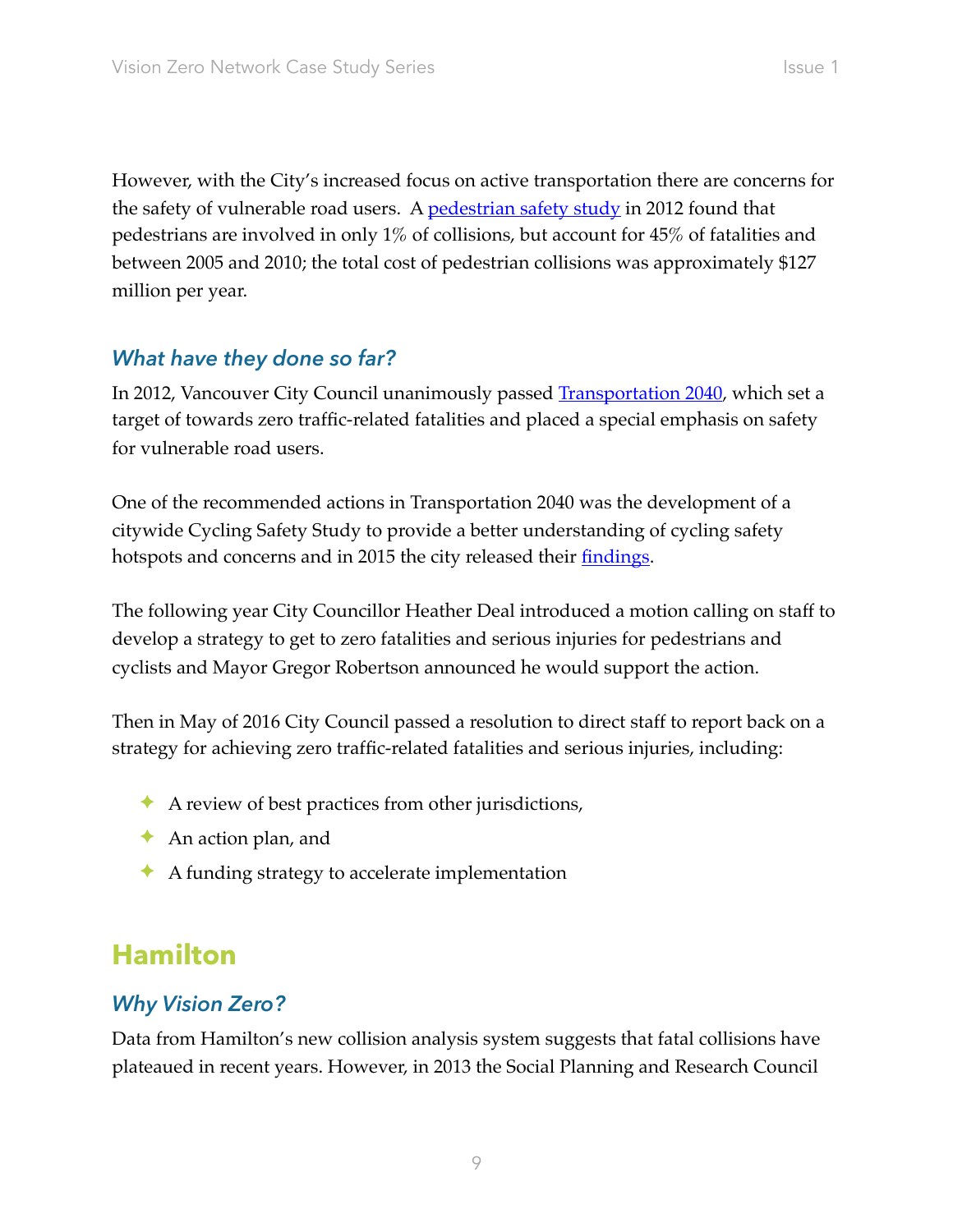[reported](https://www.scribd.com/presentation/182230775/Hamilton-s-Streets-are-Incomplete) that Hamilton pedestrians and cyclists were at higher risk of getting hit by cars than the provincial average and that Hamilton had one of the highest rates of pedestrian deaths in Ontario.

## *What have they done so far?*

In 2013 Hamilton City Council adopted a pedestrian mobility plan with 36 countermeasures to improve pedestrian safety and the city is reviewing its **[Transportation Master Plan](https://www.hamilton.ca/city-planning/master-plans-class-eas/city-wide-transportation-master-plan)** for 2031 and beyond.

City council has recently taken an interest in Vision Zero and in January of 2016, they directed the Department of Traffic Engineering to produce a report on the program with options for implementation. A report is due back to the public works committee by May 15, 2017.

In the meantime, the City of Hamilton is conducting <u>[an online survey](https://www.hamilton.ca/government-information/news-centre/news-releases/road-safety-in-hamilton-take-survey)</u> to assess public opinion on the safety of Hamilton's roads. To date 2040 people have responded and 91% agree Hamilton roads could be safer. Participants have identified 16 safety concerns with the top three being:

- 1. Distracted drivers
- 2. Motorists ignoring the laws
- 3. Other motorists driving too fast

A public engagement session was also held in November 22, 2016 to collect feedback from residents on Vision Zero.

# **Ottawa**

### *Why Vision Zero?*

According to the 2015 [City of Ottawa's Road Safety Report](http://ottawa.ca/en/residents/transportation-and-parking/road-safety/annual-safety-reports#2015-ottawa-road-safety-report), there were 132 fatal collisions between 2011 and 2015. Seventy-six people died in motor vehicles, 12 on motorcycles, 34 pedestrians and 10 cyclists. These statistics motivated Ottawa City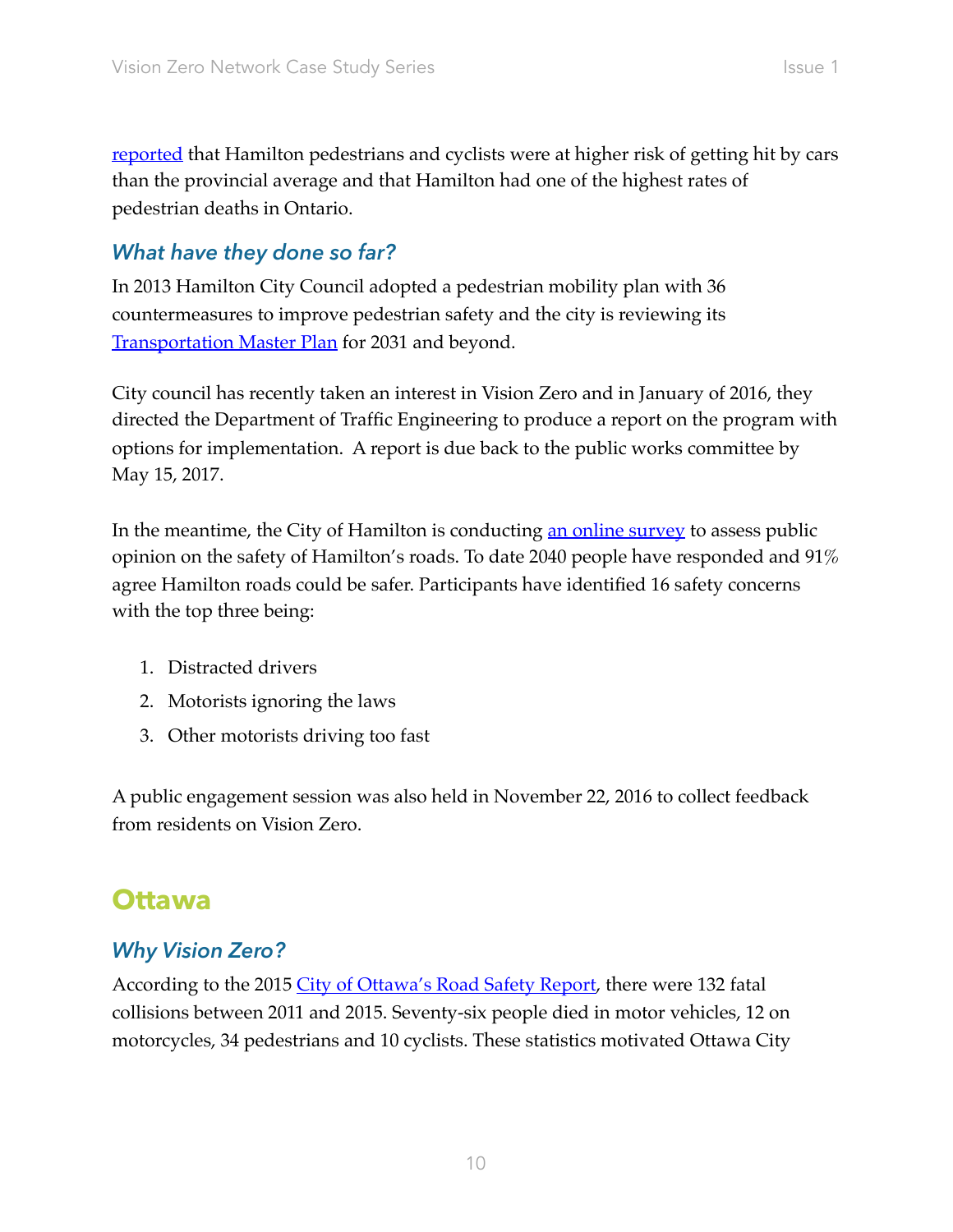Counsellor Catherine McKenney to write an op-ed for the Ottawa Citizen in September of 2016, calling for the city to adopt a "Vision Zero" policy.

# *What have they done so far?*

Although there has been no action from Ottawa City Council on Vision Zero specifically, the City of Ottawa and other organizations are active in the road safety space. A few examples include:

#### **The Safer Roads Ottawa Program:**

- ✦ A partnership between Ottawa Fire, Paramedic, Police, Public Health and the Public Works Department with the goal of moving towards zero fatalities or serious injuries.
- ✦ In 2012, they developed ["Ottawa's strategic road safety action plan"](http://ottawa.ca/calendar/ottawa/citycouncil/occ/2011/12-14/cpsc/02%20-%20Safe%20Roads%20Document%201%20-%20Action%20Plan%20-%20English.pdf) which focuses on five broad emphasis areas, including distracted driving, vulnerable road users, aggressive driving, young drivers, senior drivers, and children with a series of initiatives and sub-goals assigned to each.

The City of Ottawa's Safety Improvement Program (SIP):<br>
► SIP Carries out in-depth studies of collision<br>
notober of 2015, the City of patterns and recommends countermeasures involving signage, pavement markings, traffic **Ottawa developed a Complete** control signal timings and phases and/or the  $\qquad \qquad$  Streets Implementation installation of skid-resistant asphalt and roadway [Framework](https://documents.ottawa.ca/sites/documents.ottawa.ca/files/documents/complete_streets_en_0.pdf). Since then they<br>geometric modifications. have transformed several

The City of Ottawa: **if this will increase protection** ← Provides online access to <u>annual Ottawa collision</u> for vulnerable road users. [data reports](http://ottawa.ca/en/residents/transportation-and-parking/road-safety/annual-safety-reports) during a five-year period.

streets but it remains unclear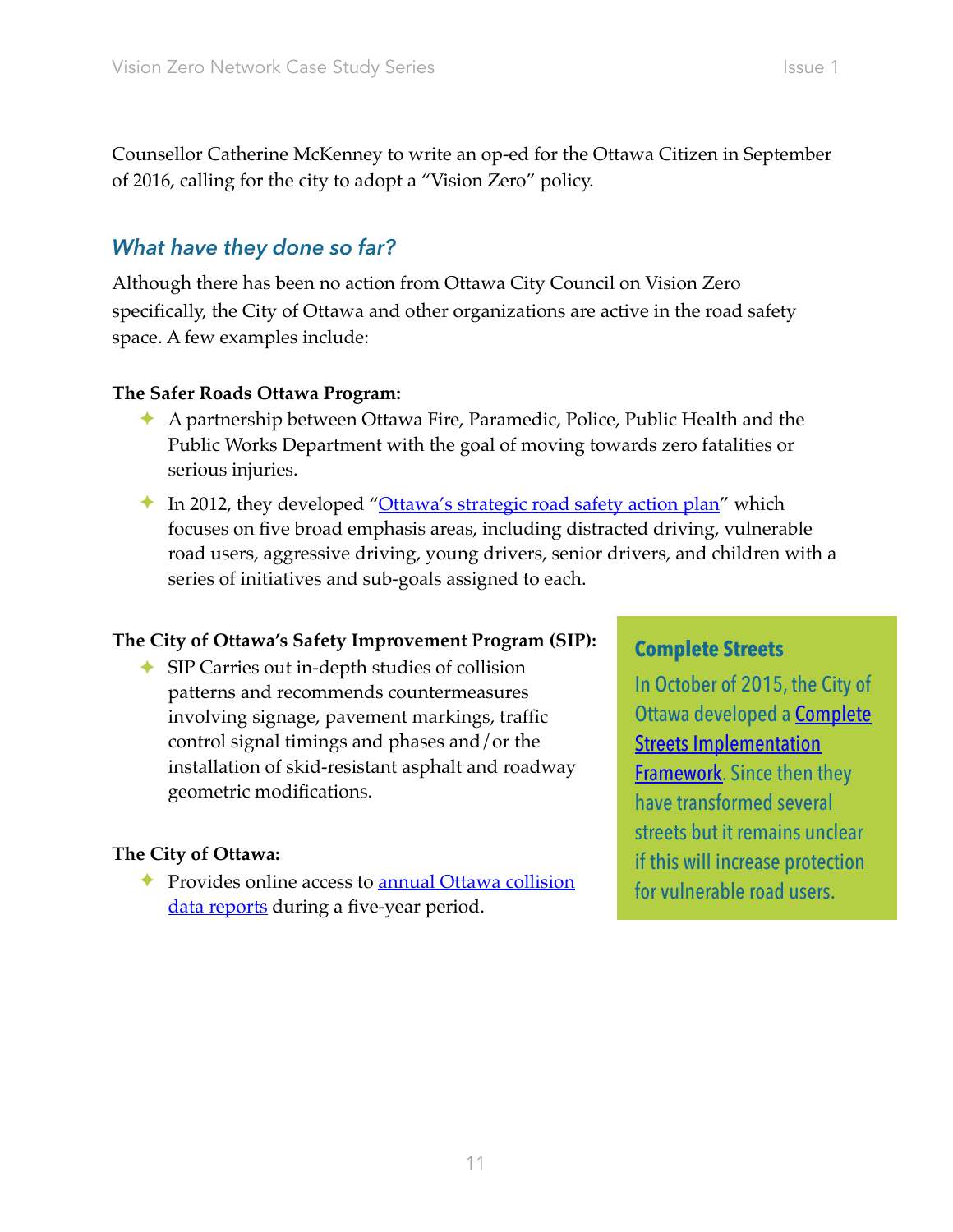# **Summary**

- ✦ Almost all Canadian municipalities are new to Vision Zero and only Edmonton and Toronto have started to implement formal road safety plans.
- ✦ Those implementing Vision Zero have highlighted the importance of developing a road safety plan with clear targets, being data driven, involving multiple partners, raising public awareness of and demand for road safety, understanding traffic safety culture, securing buy-in from high level officials and implementing a combination initiatives that cover Engineering, Enforcement, Evaluation, Education and Engagement aspects of traffic safety.

#### **Up Next**

Case Study 2: *How Canadian cities are using data to deliver Vision Zero*